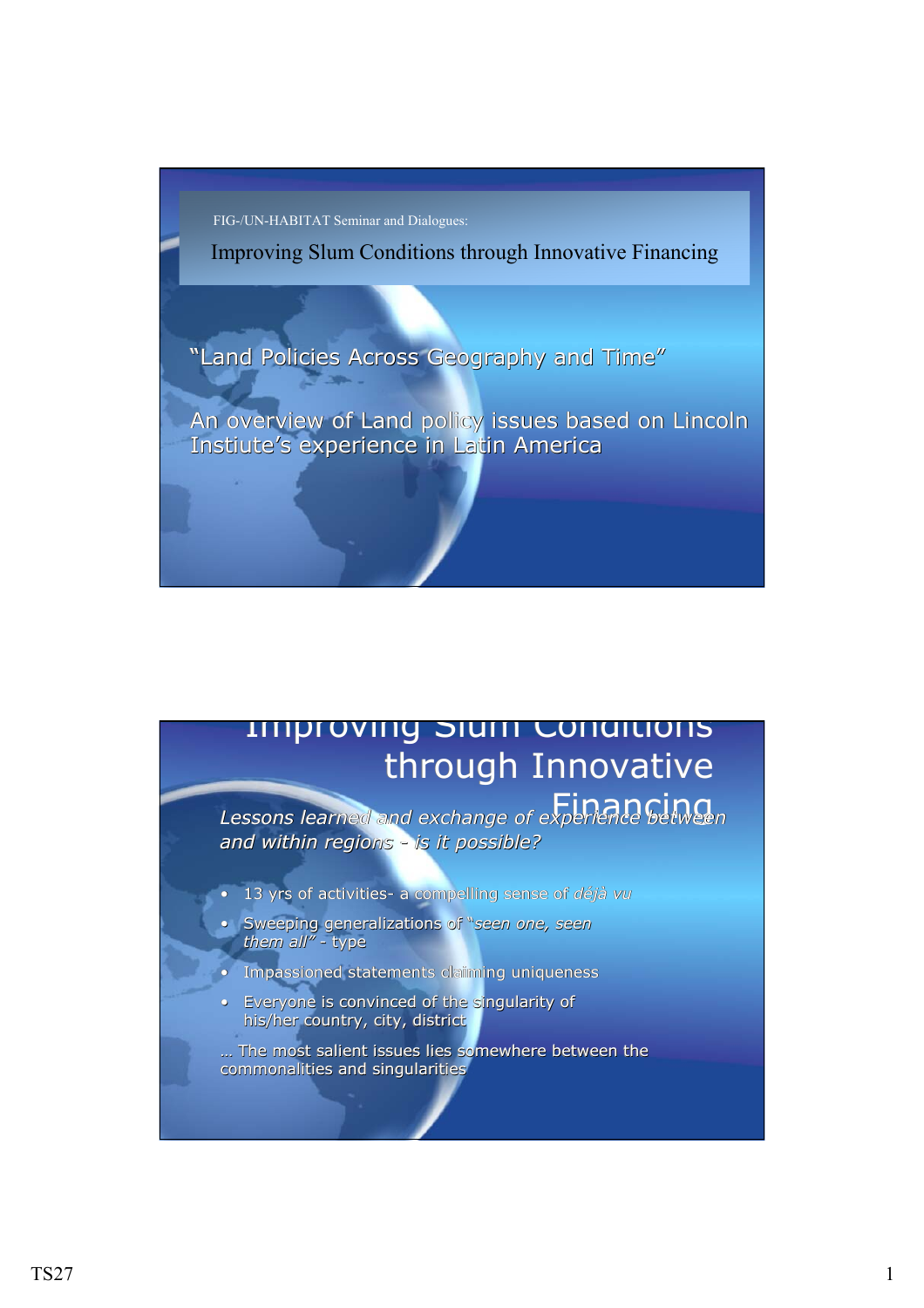## Improving Slum Conditions Improving SlumConditions through Innovative

Financing *Share a poor performance record in* Financing *Share a poor performance record in Share a poor performance record in "Just and Sustainable shelter": "Just and Sustainable Sustainable shelter:*

- Recovery publicly generated land value increments
- Urban infrastructure and services
- Provision of housing alternatives for the poor
- Strong culture of Urbanistic delinquency
- Taxation of land •Taxation of land
- Hostile environment for implementing sound Land policies •Hostile environment for implementing sound Land policies

## Improving Slum Conditions Improving SlumConditions through Innovative Financing *Commonplace Diagnosis:* Financing *Commonplace Diagnosis: Commonplace Diagnosis:*

• Hard to comply with elitistic urbanistic norms and regulations

- Clientelistic practices •Clientelistic practices
- Regularization policies on informality with negative effects Regularization policies on informality with negative effects
- Market distortion •Market distortion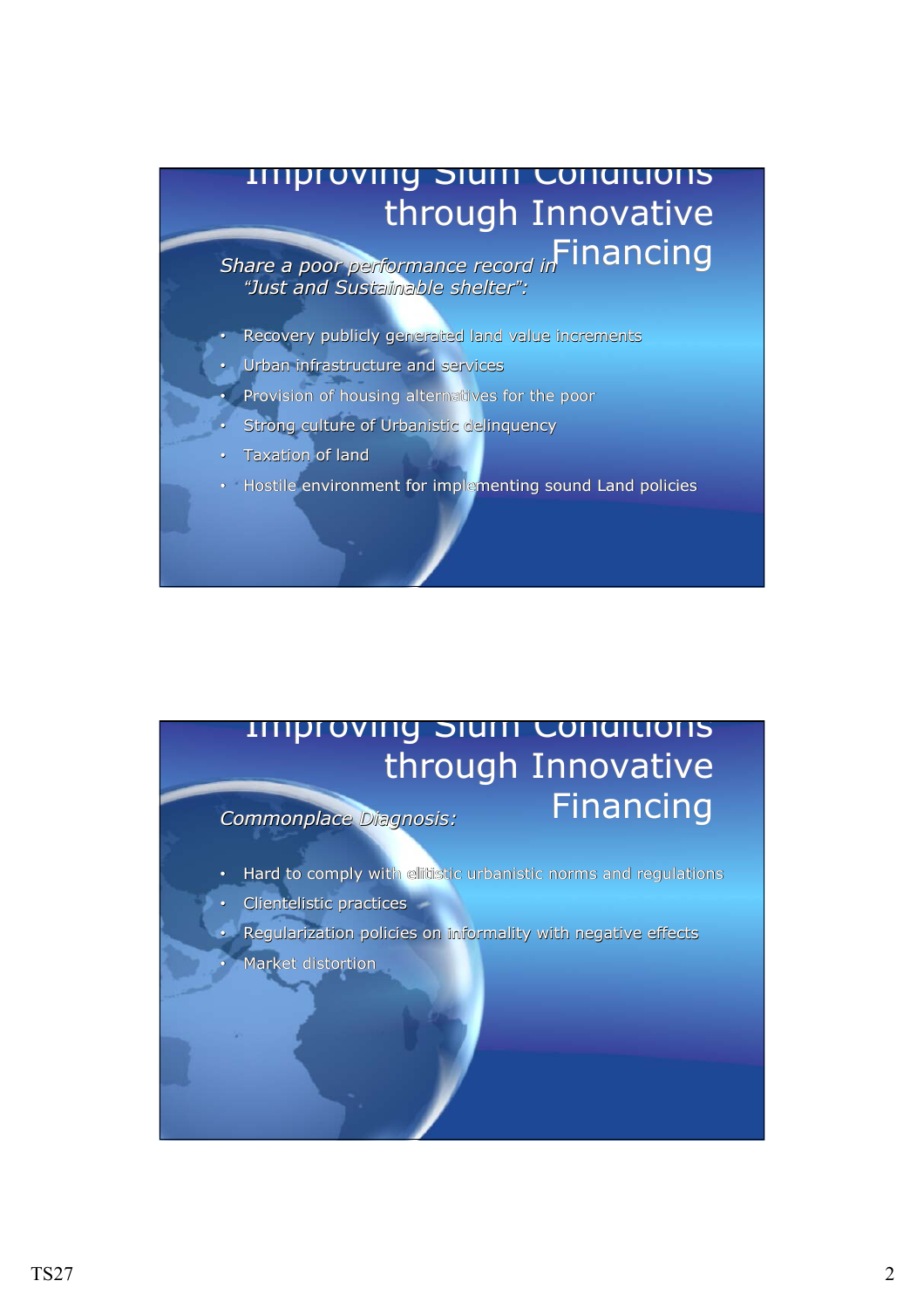

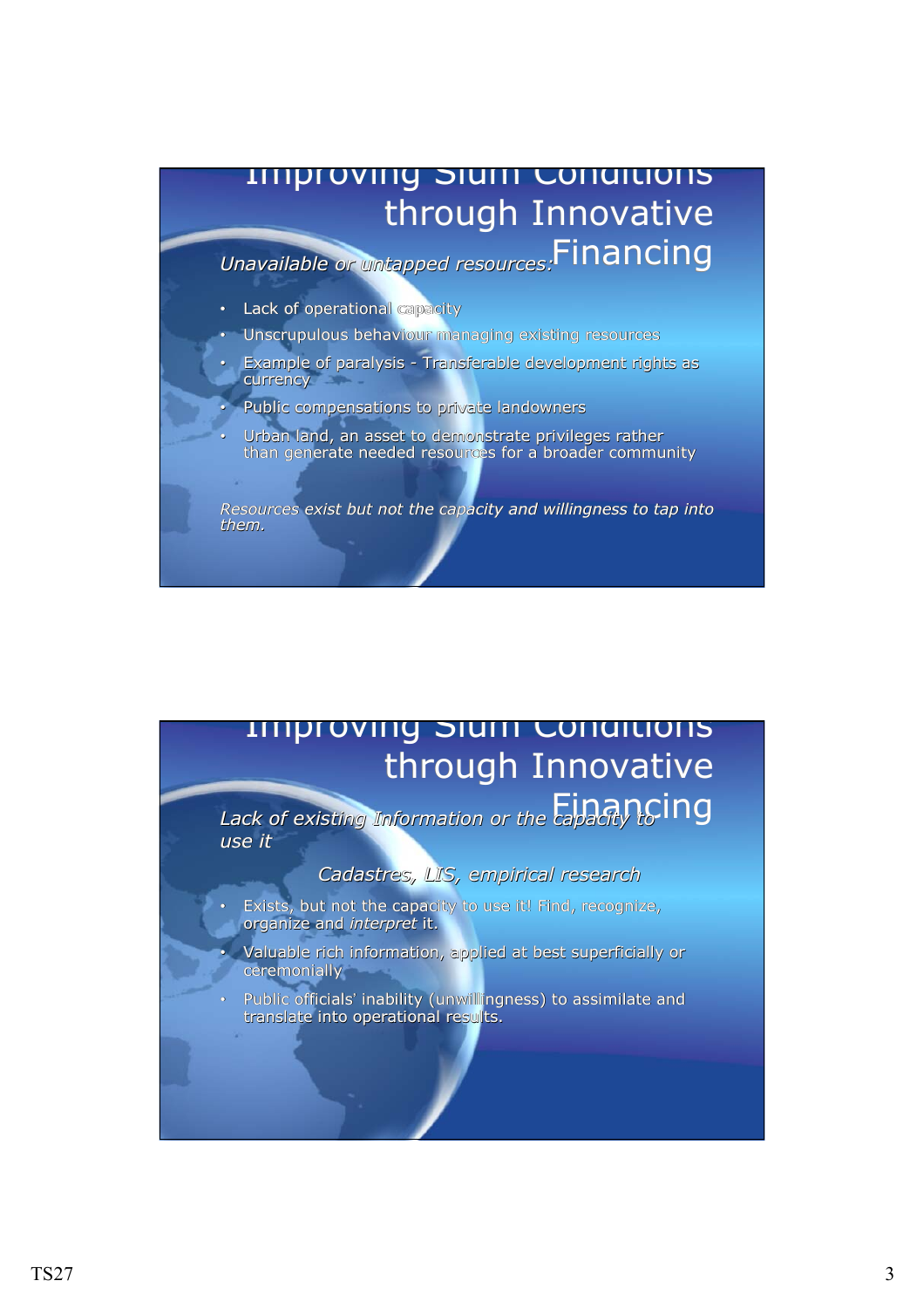## Improving Slum Conditions Improving SlumConditions through Innovative

Financing *Lack of Dialogue between Urban planners and Public* Financing *Finance Officials Lack Dialogue between Urban planners and Public Lack of Dialogue between Urban and Public Finance Officials Finance Officials*

- Planners mostly concerned with quality of the built environment restricted to a small area of the city
- Fiscal officials seeking to maximize public revenues •Fiscal officials seeking to maximize public revenues

• Planners overlooking how projects should be financed and how urban forms affects the tax base • Planners overlooking how projects should be financed and how urban forms affects the tax base

- Impacts of tax collection practices on land uses
- Economic and/or financial benefits spatially and socially circumscribed. Gentrified enclaves. • Economic and/or financial benefits spatially and socially circumscribed. Gentrified enclaves.
- Real direct and indirect costs largely ignored or unaccounted for, if not deliberately misrepresented • Real direct and indirect costs largely ignored or unaccounted for, if not deliberately misrepresented

*Addressing the core of Sustainable Development Addressing Addressing the core of Sustainable Development*